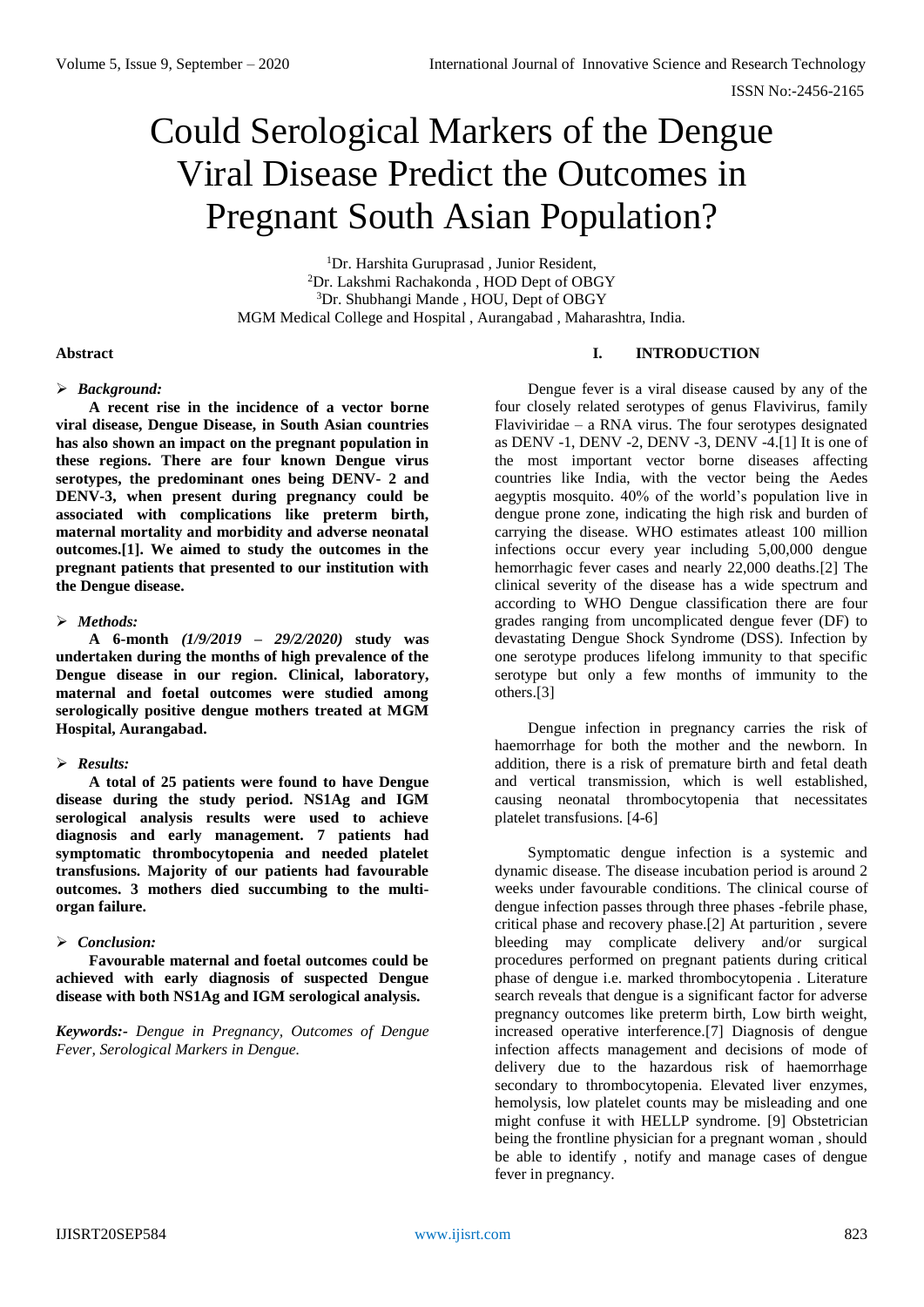ISSN No:-2456-2165

There is insufficient data regarding the teratogenic power of the virus. As such dengue fever in pregnancy does not warrant termination of pregnancy**.**[10]

- *Aim and Objectives*
- To analyse the clinical presentation of dengue fever in pregnancy.
- To correlate the course of the disease with serological markers.
- To study various maternal and neonatal outcomes .

## **II. MATERIALS AND METHODS**

- $\triangleright$  Study design Prospective Observational study
- $\triangleright$  Study period September 2019 February 2020. (6 months)
- $\triangleright$  Study place MGM Medical College & Hospital, Aurangabad, Maharashtra.
- $\triangleright$  Sample size 25
- > Inclusion criteria Pregnant females diagnosed and serologically confirmed to have dengue fever.
- $\triangleright$  Patients were included irrespective of the period of gestation.
- $\triangleright$  Exclusion criteria other causes of fever among pregnant females.
- Data was collected from the patient case records and hospital records of the confirmed cases.
- $\triangleright$  A pre designed proforma was filled.
- $\triangleright$  Data was analysed and interpreted.

| <b>PARAMETER</b>                    | NUMBER OF PATIENTS ( $N = 25$ ) |
|-------------------------------------|---------------------------------|
| <b>PARITY STATUS</b>                |                                 |
| 1. PRIMIGRAVIDA                     | 18 (72%)                        |
| 2. MULTIGRAVIDA                     | 07 (28%)                        |
| <b>AGE OF THE MOTHER</b>            |                                 |
| $1. < 19$ YEARS                     | 03 (12%)                        |
| $2.19 - 30$ YEARS                   | 21 (84%)                        |
| $3.30 - 35$ YEARS                   | 01 (4%)                         |
| <b>GESTATIONAL AGE AT DIAGNOSIS</b> |                                 |
| 1. <13 WEEKS                        | 03 (12%)                        |
| $2.13 - 28$ WEEKS                   | 14 (56%)                        |
| $3. > 28$ WEEKS                     | 08 (32%)                        |

Table 1:- Demographic Profile of Mother (Patient)

72% of the patients were primigravida, since large number of patients booked at our hospital are primigravida. 84% of the patients were between 19-30 years of age, as it is mainly the reproductive age group. 56% of patients were in their second trimester followed by 32% in their third trimester. Almost all of these patients, diagnosed in second trimester could continue their pregnancy.

| <b>CLINICAL SIGNS AND SYMPTOMS</b> | <b>NUMBER OF PATIENTS (<math>n = 25</math>)</b> |
|------------------------------------|-------------------------------------------------|
| <b>SYMPTOMS</b>                    |                                                 |
| 1. FEVER WITH CHILLS               | 23 (92%)                                        |
| 2. FEVER WITHOUT CHILLS            | 01 (4%)                                         |
| 3. MYALGIA                         | 20 (80%)                                        |
| 4. HEADACHE                        | 11 (44%)                                        |
| 5. PERSISTENT VOMITING             | 04 (16%)                                        |
| 6. ABDOMINAL PAIN                  | 03 (12%)                                        |
| 7. BLEEDING DIATHESIS              | 02 (8%)                                         |
| 8. PETECHIAE                       | 00 (0%)                                         |
| 9. SKIN RASH                       | 02 (8%)                                         |
| <b>SIGNS</b>                       |                                                 |
| 1. FEVER (TEMP > $100^{\circ}$ F)  | 14 (56%)                                        |
| 2. TACHYCARDIA                     | 19 (76%)                                        |
| 3. HYPOTENSION                     | 03 (12%)                                        |
| <b>4. PRESENCE OF RASH</b>         | 02 (8%)                                         |

Table 2:- Clinical Profile of Patients with Dengue Fever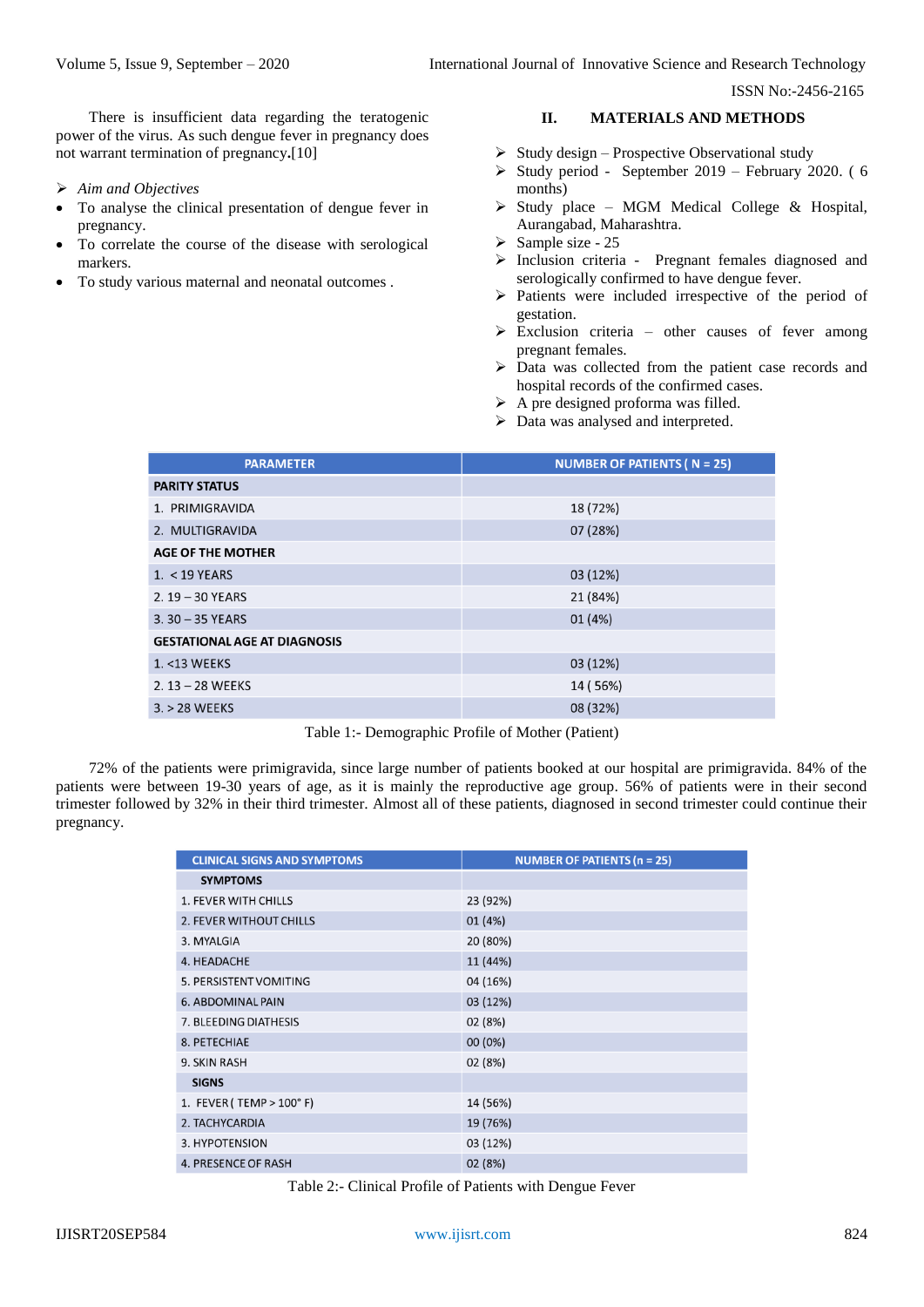The following table shows the clinical presentation of patients at the time of admission. In our study, 92% of mothers presented with fever with chills which was the most common presentation of dengue fever in pregnancy. Myalgia and headache were the next common symptoms with incidence of 80% and 44% respectively. Inspite of 52% of patients having thrombocytopenia, only two patients presented with bleeding tendency in the form of malena and none of the patients presented with petechiae.

Clinically, at the time of admission, nearly 50% of the patients were documented to have fever with temperature above 100º F. Tachycardia was noted in 76% of the patients with a resting heart rate above 100 beats per minute, in those with or even without fever.

| <b>BIOLOGICAL TEST</b>                                   | <b>NUMBER OF PATIENTS (n=25)</b> |
|----------------------------------------------------------|----------------------------------|
| <b>SEROLOGICAL MARKERS</b>                               | 14 (56%)                         |
| 1. DENGUE NS1 + IgM -                                    | 6(24%)                           |
| 2. DENGUE NS1 - $lgM +$                                  | 5(20%)                           |
| 3. DENGUE NS1 + $\lg M +$                                |                                  |
| <b>SEVERITY OF THROMBOCYTOPENIA (</b><br>PLATELETS/CUMM) |                                  |
| 1. < 20,000                                              | 7 (28%)                          |
| $2.20,000 - 50,000$                                      | 3(12%)                           |
| $3.50,000 - 1,00,000$                                    | 3(12%)                           |
| $4.1,00,000 - 1,50,000$                                  | 3(12%)                           |
| 5. > 1,50,000                                            | 9 (36%)                          |
| <b>OTHER LABORATORY TEST</b>                             |                                  |
| 1. FALLING PLATELET COUNT                                | 20 (80%)                         |
| 2. RISING HEMATOCRIT                                     | 15 (60%)                         |
| 3. LEUCOPENIA                                            | 08 (32%)                         |
| 4. DERANGED LFT                                          | 07 (28%)                         |

Table 3:- Laboratory Profile of Patients

76% of patients tested positive for Dengue NS1Ag. Out of these 76% patients, nearly 56% patients tested positive only for NS1Ag and the rest of them tested positive for Dengue IgM antibody as well. Only IgM positivity with negative results for NS1Ag was noted among 24% patients. Both tested positive in nearly 20% patients, who had more severe platelet falling trend but clinically remained unaffected.

Nearly 80% of our patients had falling trend of platelets, though they did not necessarily qualify for the definition of thrombocytopenia (<1,00,000/cumm). Although 28% of patients had deranged LFTs, six patients had ICU admission and one patient was clinically stable, monitored in the ward.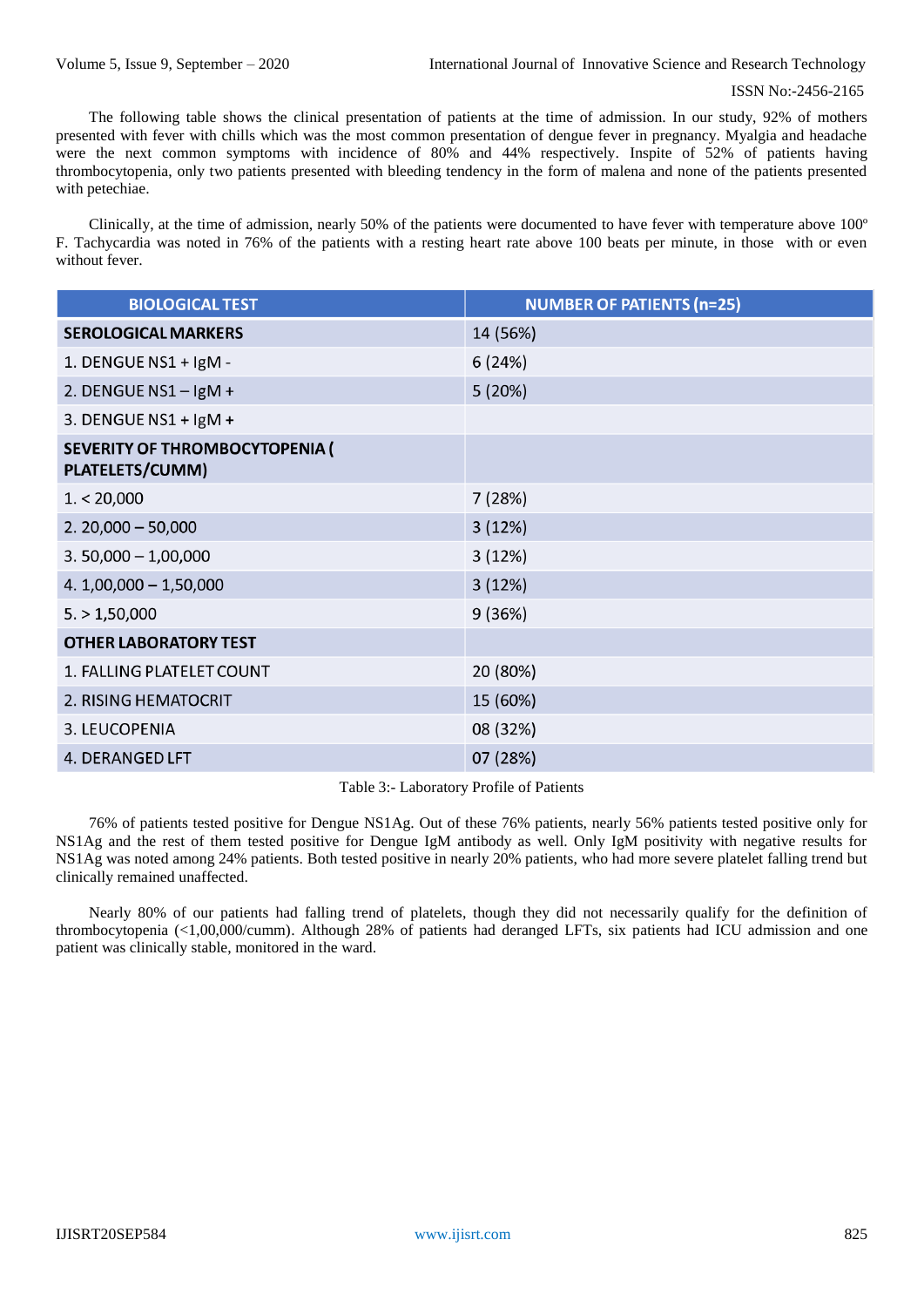| <b>OUTCOME</b>                     | <b>NUMBER OF PATIENTS (n=25)</b> |
|------------------------------------|----------------------------------|
| <b>DELIVERY STATUS</b>             |                                  |
| 1. VAGINALLY DELIVERED             | 04 (16%)                         |
| 2. INTRAUTERINE DEATH              | 02 (8%)                          |
| 3. PREGNANCY CONTINUED             | 20 (80%)                         |
| <b>MATERNAL OUTCOME</b>            |                                  |
| 1. RECOVERED                       | 22 (88%)                         |
| 2. MULTIORGAN FAILURE              | 05 (25%)                         |
| 3. DEATH DUE TO MULTIORGAN FAILURE | 03 (12%)                         |
| <b>NEONATAL OUTCOME</b>            |                                  |
| 1. NUMBER OF DELIVERIES            | 04 (16%)                         |
| 2. NUMBER OF LIVEBIRTHS            | 03 (12%)                         |
| 3. NUMBER OF JUD                   | 02 (8%)                          |

Table 4:- Outcome of Pregnancy and Neonates

Four patients (16%) who delivered vaginally, did not land up in Post Partum Hemorrhage due to strong anticipation, aggressive third stage management and prophylactic transfusion in two patients (8%). Strict fourth stage monitoring was done. But eventually two patients succumbed to multiorgan failure. One patient had IntraUterine Foetal Demise, succumbed before delivery.

#### *Flowchart*



## **III. DISCUSSION**

The outbreak of dengue is common during the monsoon and post monsoon season in the tropical belt. Dengue is endemic to the tropical areas and rare in temperate regions. Recently, there is rising epidemic potential of dengue. A high index of suspicion is needed in any pregnant female from these areas with fever during the

epidemics. As reported previously, most cases of dengue fever during pregnancy had favourable outcomes. Therefore, most of the mothers could continue their pregnancy similar to the study carried out by Sampath Kariyawasam et.al.,.[7] Although our patients did not fulfil all the clinical and investigative criteria of dengue fever as defined by WHO, they had fever with thrombocytopenia. 56% of women in our study were in second trimester,